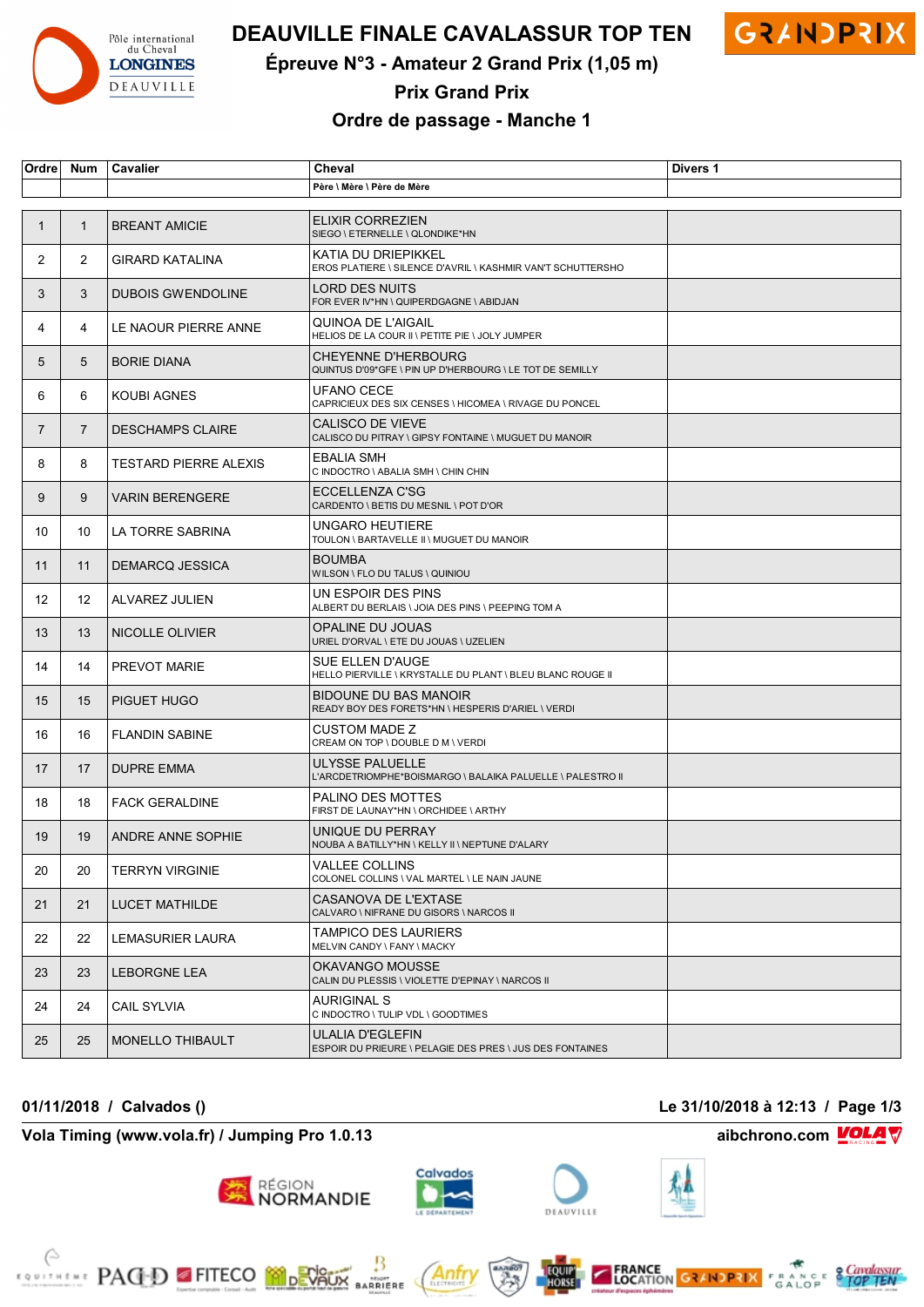

# **DEAUVILLE FINALE CAVALASSUR TOP TEN Épreuve N°3 - Amateur 2 Grand Prix (1,05 m) Prix Grand Prix Ordre de passage - Manche 1**



| Ordre | Num | Cavalier                      | Cheval                                                                               | Divers 1 |
|-------|-----|-------------------------------|--------------------------------------------------------------------------------------|----------|
|       |     |                               | Père \ Mère \ Père de Mère                                                           |          |
| 26    | 26  | <b>VICHOT LOU</b>             | <b>CARLITA ROUGE</b><br>TYROL ROUGE \ CARLOTTA ROUGE Z \ CAPITAL                     |          |
| 27    | 27  | HABER LEGRAND CATHERINE       | <b>BOB LA MARSA</b><br>QUITO DE BAUSSY \ JITANE DU VOYEUX \ CABRI DU VAL             |          |
| 28    | 28  | <b>MULLER ESTEBAN</b>         | <b>CARAIBES DES NUITS</b><br>NIAGARA D'ELLE \ PRIMAROSA \ ADELFOS                    |          |
| 29    | 29  | <b>DERIVIERE ALIZEE</b>       | QUARTZ BLOND<br>GRENAT DE GREZ*HN \ URANITE NOIRE \ JOLY JUMPER                      |          |
| 30    | 30  | <b>SEGARD SOPHIE</b>          | UN MEC DES BICHES<br>DIAMANT DE SEMILLY \ ELITE DU LOGIS \ MUGUET DU MANOIR          |          |
| 31    | 31  | <b>MONNIER KEVIN</b>          | ORIGAN DES WEPPES<br>TOTOCHE DU BANNEY \ ULYSSA DU NORD \ LYRELON                    |          |
| 32    | 32  | <b>DUBOE CAMILLE</b>          | <b>CORTHANO DE FERVAL</b><br>TOP GUN SEMILLY \ GYNANDRIE \ NUMIDOR PLATIERE          |          |
| 33    | 33  | <b>OMOND NATHALIE</b>         | <b>BELLA SENIORA</b><br>SCAREFACE DE MARS \ GENIE DU CANNEVE \ PRELUDE DE CHEUX      |          |
| 34    | 34  | PEDRONO BERNADETTE            | QUIRO<br>PALESTRO II \ TINIE \ MACKY                                                 |          |
| 35    | 35  | <b>GENTY GLIKSMAN XAVIERE</b> | VYTAOTAS DES SEIZE<br>PARCO \ FEE D'ORBEC \ LIVAROT                                  |          |
| 36    | 36  | PUYFAUCHER LAETITIA           | UN BARON DES HERBAGES<br>JENNY DE LA CENSE \ NUIT D'AILLEURS \ BAYARD D'ELLE*ECOLIT  |          |
| 37    | 37  | ALVAREZ JULIEN                | USITORQUE DE FA<br>FLIPPER D'ELLE*HN \ ELIANTE \ ROSIRE                              |          |
| 38    | 38  | NICOLLE OLIVIER               | DIVA DE GLANVILLE<br>PADOCK DU PLESSIS*HN \ MELINA ROUGE \ PAPILLON ROUGE*NORMANDIE  |          |
| 39    | 39  | <b>DEISS MARINE</b>           | QUAPPA DE FALERE<br>EXPERIO \ AMANDINE L'HERMITE \ QUICKLOVE FONTAINE                |          |
| 40    | 40  | <b>DEMARCQ RENAUD</b>         | OLYMPIQUE DU FRESNE<br>VERDI \ REINE DU MARAIS III \ NIGHTSHADE                      |          |
| 41    | 41  | D AMARZIT DELPHINE            | SORBET PLATIERE*FOUGNARD<br>GENTLEMAN PLATIERE \ APOLINE PLATIERE \ MUGUET DU MANOIR |          |
| 42    | 42  | <b>OUDELIN LUCIE</b>          | VISA BLACK DE RIMA<br>POOR BOY \ HAQUINA \ NARCOS II                                 |          |
| 43    | 43  | <b>MAUBERT THIMOTE</b>        | VIDALITA D'ELLE<br>NIPPON D'ELLE \ VOLTIGE D'ELLE \ DOUBLE ESPOIR                    |          |
| 44    | 44  | LAMBERTZ GUILLAUME            | <b>CUBA DE VENI</b><br>SAFARI D'AUGE \ MARELLE \ MILL POND                           |          |
| 45    | 45  | SAUSSE ALAIN                  | LEMOND DROP<br>TROPHEE DU ROZEL \ VIDALIE DE L'IF \ KESSEL II                        |          |
| 46    | 46  | PIVET CAMILLE                 | UVALE DU BOILUCAS<br>ORION HEUTIERE \ CAVALE DU BOILUCAS \ JOKRIS                    |          |
| 47    | 47  | <b>CARRIOU ISABELLE</b>       | AIGLON DU LOTI<br>DIAMANT DE SEMILLY \ GRENADINE LABEAUCE \ RIF DU CROCQ             |          |
| 48    | 48  | DARTY CLARA                   | TEXAS DU THOT<br>ALLEGRETO \ VIV'ALLURE DU THOT \ PRIX D'EXELLENCE                   |          |
| 49    | 49  | <b>MASSON LAUREEN</b>         | PANAM DE KERIZAC<br>QUIDAM DE REVEL \ DIELETTE II \ TALENT PLATIERE                  |          |
| 50    | 50  | <b>REGNIER HUBERT</b>         | QUACHOU DE LA ROQUE<br>DIAMANT DE SEMILLY \ BALLALAYKA \ KANNAN*GFE                  |          |
| 51    | 51  | SOULOY EMMA                   | URIANO D'AUZAY<br>CYRANO DE BERGERAC \ GARIA D'AUZAY \ ARRA D'AUZAY                  |          |

### **Vola Timing (www.vola.fr) / Jumping Pro 1.0.13 aibchrono.com VOLA**

EQUITATINE PACED FITECO MORVAUX ARRIERE

#### **01/11/2018 / Calvados () Le 31/10/2018 à 12:13 / Page 2/3**





Anfr